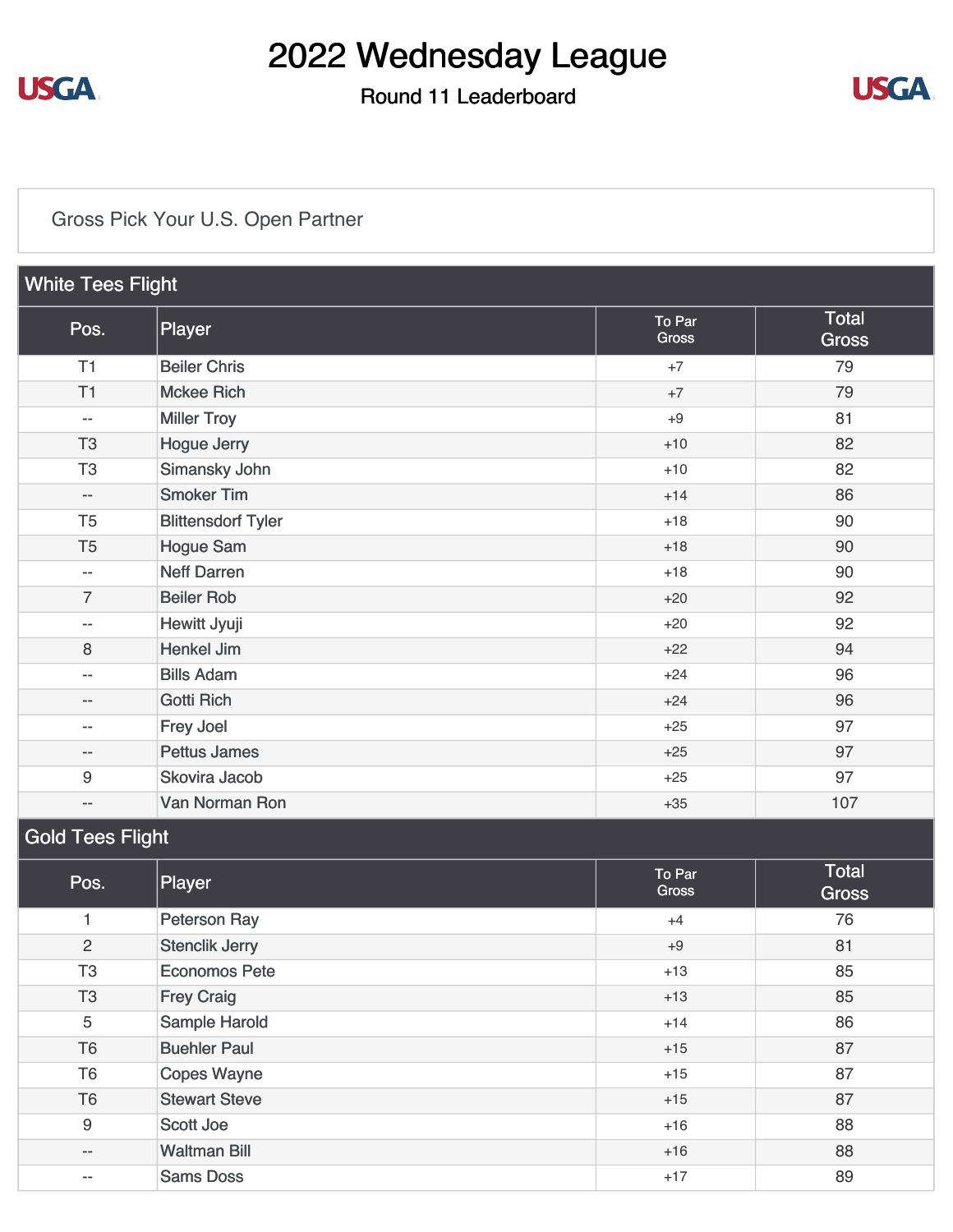

### Round 11 Leaderboard



| $- -$      | <b>Kennedy Jerry</b>  | $+18$ | 90  |
|------------|-----------------------|-------|-----|
| $- -$      | Kimble Bill           | $+18$ | 90  |
| $- -$      | <b>Bishop Ned</b>     | $+20$ | 92  |
| 10         | Hnat John             | $+20$ | 92  |
| <b>T11</b> | <b>Greer Danny</b>    | $+21$ | 93  |
| --         | <b>Rishell Monty</b>  | $+21$ | 93  |
| <b>T11</b> | <b>Sebring Scott</b>  | $+21$ | 93  |
| $- -$      | <b>Garverich Dick</b> | $+24$ | 96  |
| $- -$      | Ewen John             | $+26$ | 98  |
| --         | <b>Hagen Casey</b>    | $+26$ | 98  |
| $- -$      | <b>Mareino Cliff</b>  | $+27$ | 99  |
| 13         | Mingle Al             | $+31$ | 103 |
| $- -$      | Casey John            | $+32$ | 104 |
| --         | <b>Healy Mike</b>     | $+33$ | 105 |
| $- -$      | Engle Bob             | $+34$ | 106 |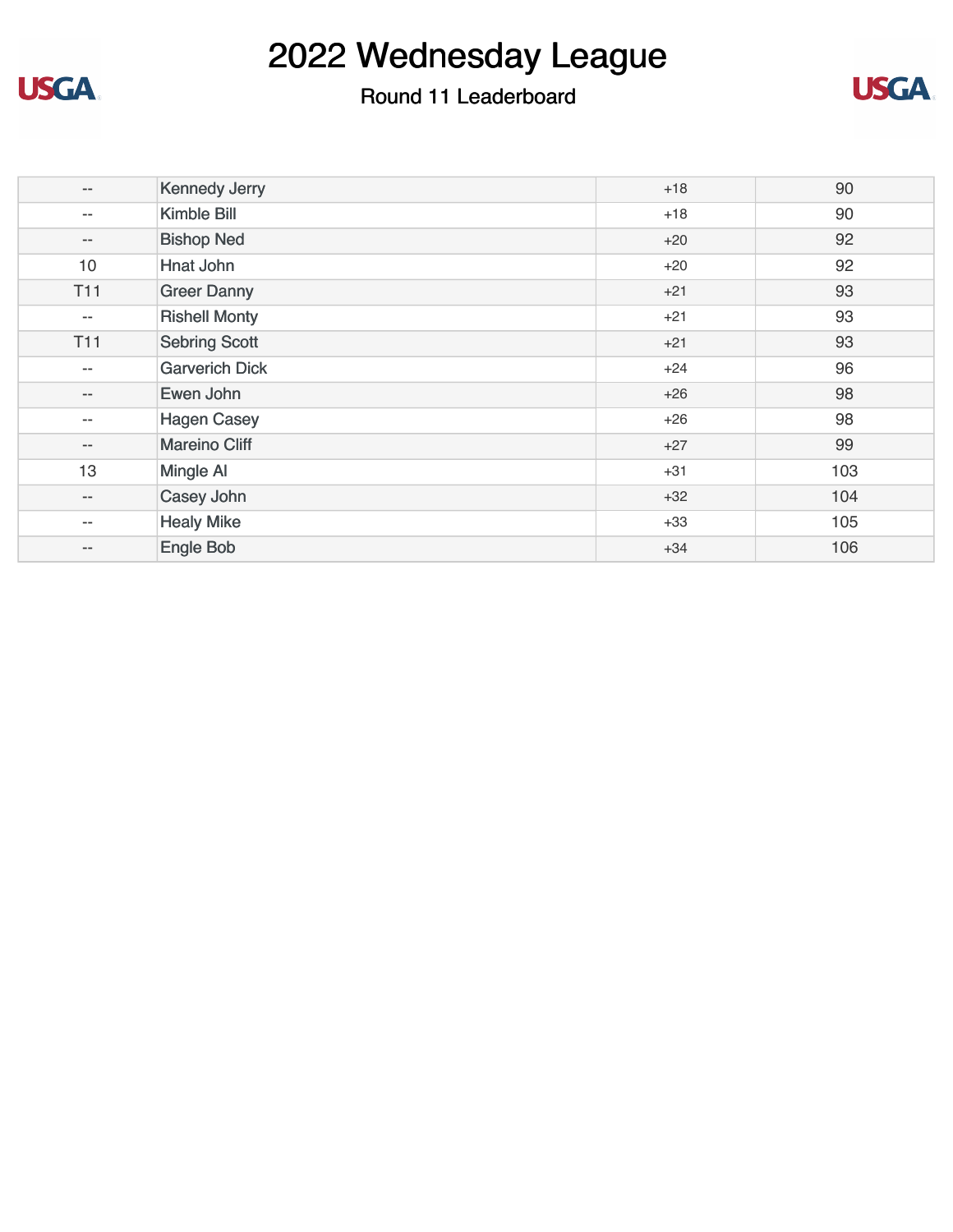

#### Round 11 Leaderboard



#### [Net Pick Your U.S. Open Partner](https://static.golfgenius.com/v2tournaments/8569027444298766884?called_from=&round_index=11)

| <b>White Tees Flight</b> |                           |                      |                     |  |  |
|--------------------------|---------------------------|----------------------|---------------------|--|--|
| Pos.                     | Player                    | To Par<br><b>Net</b> | Total<br><b>Net</b> |  |  |
| $-$                      | <b>Beiler Chris</b>       | $-7$                 | 65                  |  |  |
| $\mathbf{1}$             | Frey Joel                 | $-6$                 | 66                  |  |  |
| $\overline{2}$           | <b>Miller Troy</b>        | $-5$                 | 67                  |  |  |
| $-$                      | <b>Hogue Jerry</b>        | $-1$                 | 71                  |  |  |
| $-$                      | <b>Mckee Rich</b>         | $\mathsf E$          | 72                  |  |  |
| 3                        | <b>Smoker Tim</b>         | E                    | 72                  |  |  |
| $\overline{4}$           | <b>Neff Darren</b>        | $+1$                 | 73                  |  |  |
| 5                        | Hewitt Jyuji              | $+2$                 | 74                  |  |  |
| 6                        | <b>Gotti Rich</b>         | $+3$                 | 75                  |  |  |
| --                       | <b>Blittensdorf Tyler</b> | $+4$                 | 76                  |  |  |
| $\overline{7}$           | <b>Pettus James</b>       | $+4$                 | 76                  |  |  |
| --                       | <b>Beiler Rob</b>         | $+5$                 | 77                  |  |  |
| $\,8\,$                  | <b>Bills Adam</b>         | $+5$                 | 77                  |  |  |
| $- -$                    | <b>Hogue Sam</b>          | $+5$                 | 77                  |  |  |
| $-$                      | Simansky John             | $+5$                 | 77                  |  |  |
| --                       | <b>Henkel Jim</b>         | $+7$                 | 79                  |  |  |
| $-$                      | Skovira Jacob             | $+8$                 | 80                  |  |  |
| $\boldsymbol{9}$         | Van Norman Ron            | $+14$                | 86                  |  |  |
| <b>Gold Tees Flight</b>  |                           |                      |                     |  |  |
| Pos.                     | Player                    | To Par<br><b>Net</b> | Total<br><b>Net</b> |  |  |
| 1                        | <b>Bishop Ned</b>         | $-4$                 | 68                  |  |  |

- [Peterson Ray](https://static.golfgenius.com/tournaments2/details/8569036064130358019) 2008 and 2008 and 2008 and 2008 and 2008 and 2008 and 2008 and 2008 and 2008 and 200 -- [Stenclik Jerry](https://static.golfgenius.com/tournaments2/details/8569036064096803572) 70 T2 [Kimble Bill](https://static.golfgenius.com/tournaments2/details/8569036064130358009) **Kimble Bill** T2 [Waltman Bill](https://static.golfgenius.com/tournaments2/details/8569036064130358014) 72 4 [Garverich Dick](https://static.golfgenius.com/tournaments2/details/8569036064163912466) 73 5 [Ewen John](https://static.golfgenius.com/tournaments2/details/8569036064130358010) 75 6 [Rishell Monty](https://static.golfgenius.com/tournaments2/details/8569036064130358026) 76 -- [Economos Pete](https://static.golfgenius.com/tournaments2/details/8569036064163912467) 77 T7 [Hagen Casey](https://static.golfgenius.com/tournaments2/details/8569036064130358024) **Figure 2018** Hagen Casey **77** T7 [Kennedy Jerry](https://static.golfgenius.com/tournaments2/details/8569036064130358022) 17 Accounts 10 Accounts 15 Accounts 15 Accounts 15 Accounts 15 Accounts 17 Accounts 17 Accounts 17 Accounts 17 Accounts 17 Accounts 17 Accounts 17 Accounts 17 Accounts 17 Accounts 17 Accounts 17 Accounts 1

-2 -2 E E +1 +3 +4 +5 +5 +5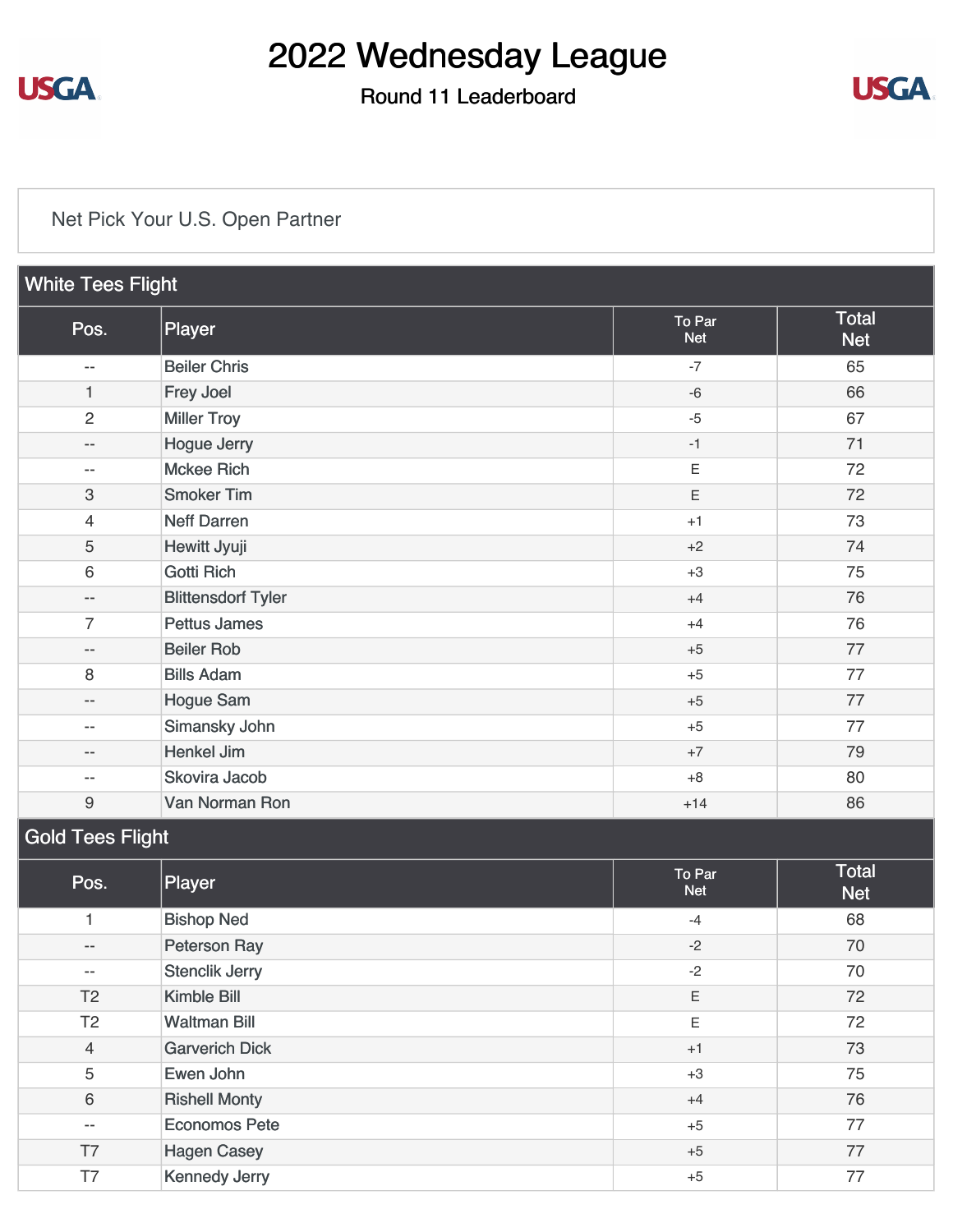

#### Round 11 Leaderboard



| T7                | <b>Mareino Cliff</b> | $+5$  | 77 |
|-------------------|----------------------|-------|----|
| $-\,-$            | Sample Harold        | $+5$  | 77 |
| T7                | <b>Sams Doss</b>     | $+5$  | 77 |
| $-\,-$            | <b>Buehler Paul</b>  | $+7$  | 79 |
| $-\,-$            | Hnat John            | $+7$  | 79 |
| $-\,-$            | <b>Sebring Scott</b> | $+7$  | 79 |
| 11                | Engle Bob            | $+8$  | 80 |
| $-\,-$            | <b>Frey Craig</b>    | $+8$  | 80 |
| $\qquad \qquad -$ | <b>Greer Danny</b>   | $+8$  | 80 |
| $\qquad \qquad -$ | <b>Stewart Steve</b> | $+8$  | 80 |
| 12                | Casey John           | $+9$  | 81 |
| $-\,-$            | <b>Copes Wayne</b>   | $+11$ | 83 |
| $\qquad \qquad -$ | <b>Mingle AI</b>     | $+11$ | 83 |
| $-\,-$            | <b>Scott Joe</b>     | $+11$ | 83 |
| 13                | <b>Healy Mike</b>    | $+15$ | 87 |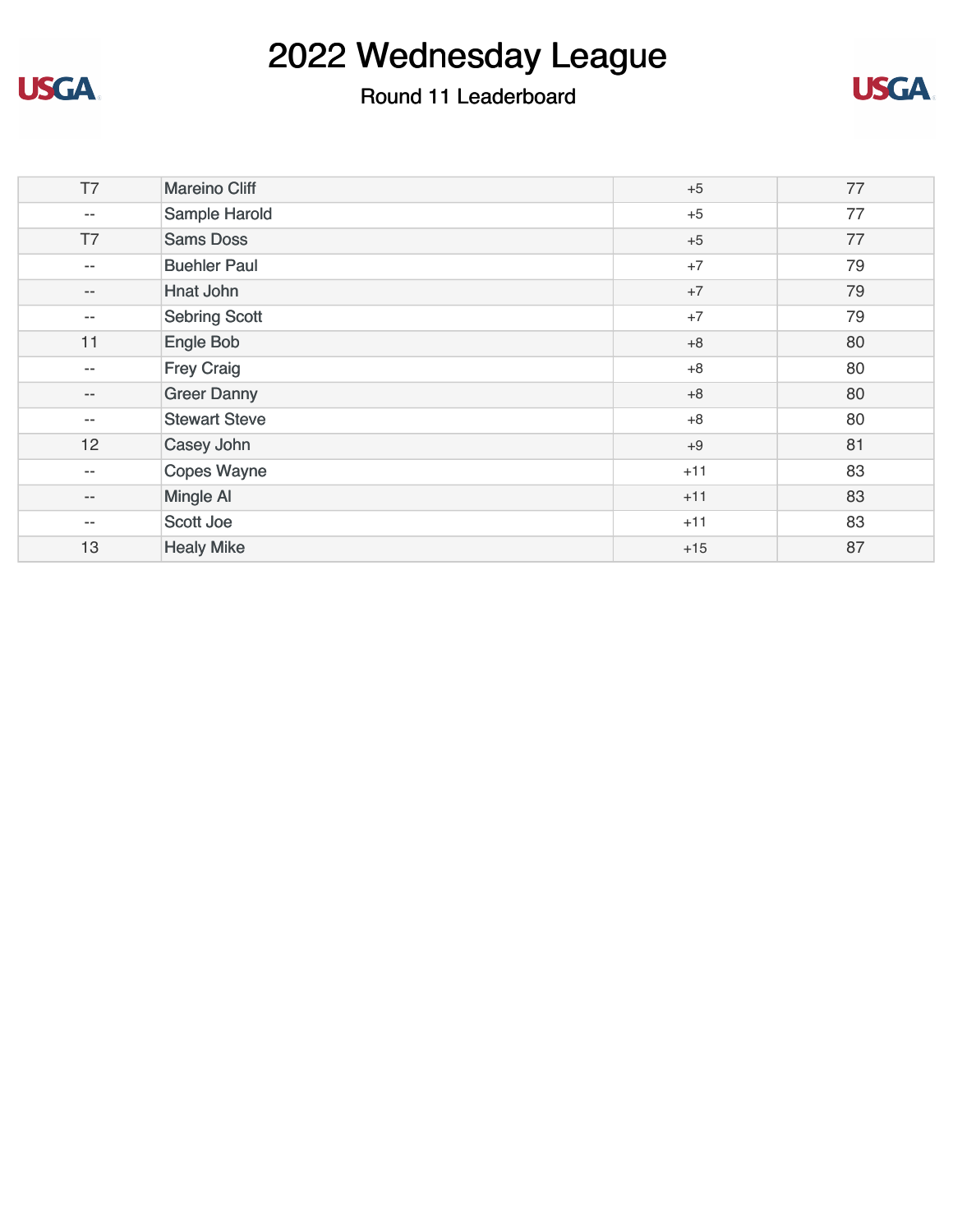

Round 11 Leaderboard



[Gross Skins - Gross Skins](https://static.golfgenius.com/v2tournaments/8569030486712670758?called_from=&round_index=11)

| Player                                       | <b>Skins</b> | <b>Purse</b> | <b>Details</b>            |  |  |
|----------------------------------------------|--------------|--------------|---------------------------|--|--|
| <b>Beiler Chris</b>                          | 2            | \$26.00      | Birdie on 4, Birdie on 15 |  |  |
| Henkel Jim                                   |              | \$13.00      | Birdie on 13              |  |  |
| <b>Hogue Jerry</b>                           |              | \$13.00      | Birdie on 12              |  |  |
| <b>Mckee Rich</b><br>\$13.00<br>Birdie on 10 |              |              |                           |  |  |
| Total Purse Allocated: \$65.00               |              |              |                           |  |  |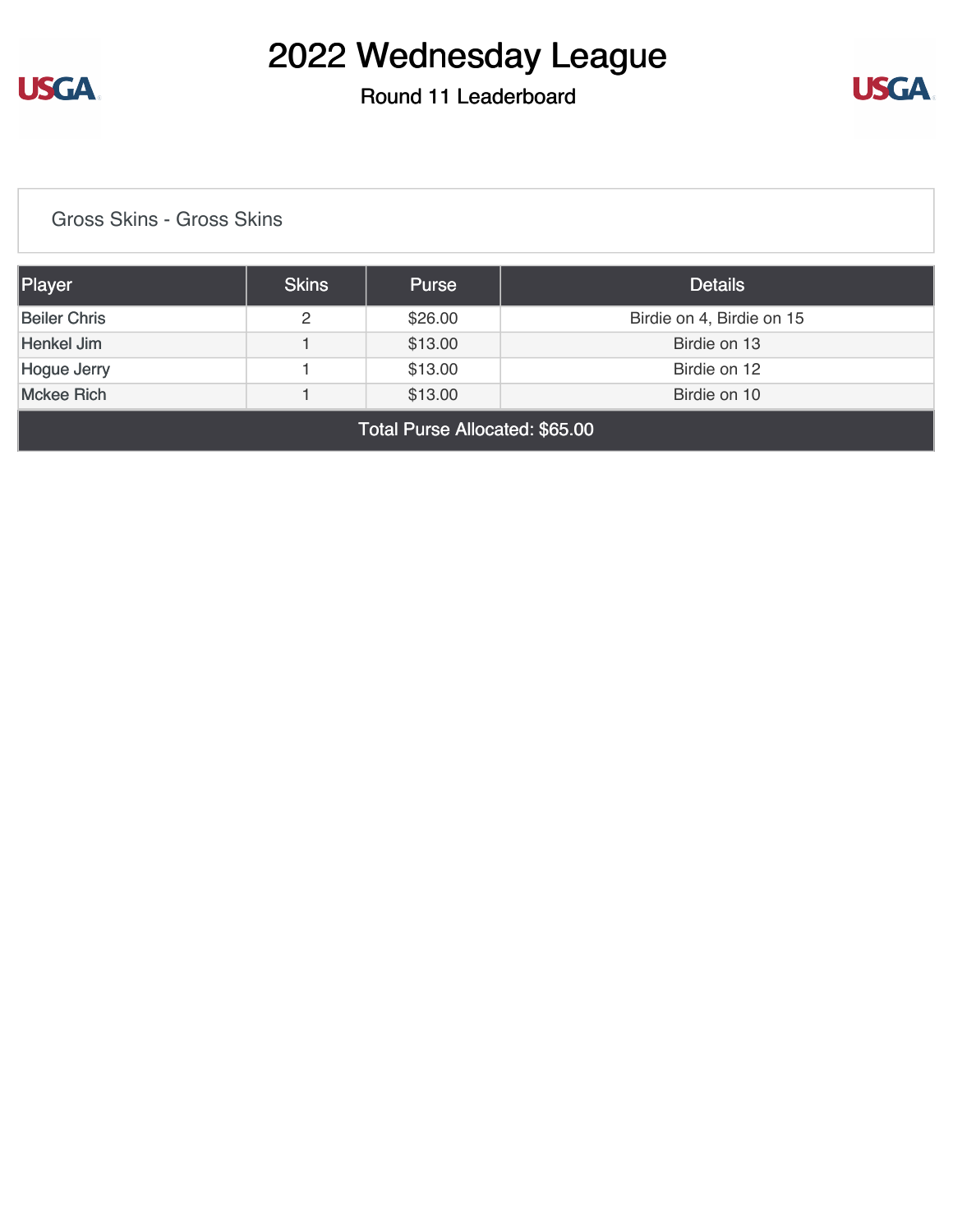

Round 11 Leaderboard



[Net Skins - Net Skins](https://static.golfgenius.com/v2tournaments/8569041908507105832?called_from=&round_index=11)

| Player                                         | <b>Skins</b> | <b>Purse</b> | <b>Details</b>     |  |
|------------------------------------------------|--------------|--------------|--------------------|--|
| <b>Frey Joel</b>                               |              | \$35.00      | Double Eagle on 18 |  |
| Henkel Jim                                     |              | \$35.00      | Eagle on 13        |  |
| \$35.00<br><b>Garverich Dick</b><br>Eagle on 8 |              |              |                    |  |
| Total Purse Allocated: \$105.00                |              |              |                    |  |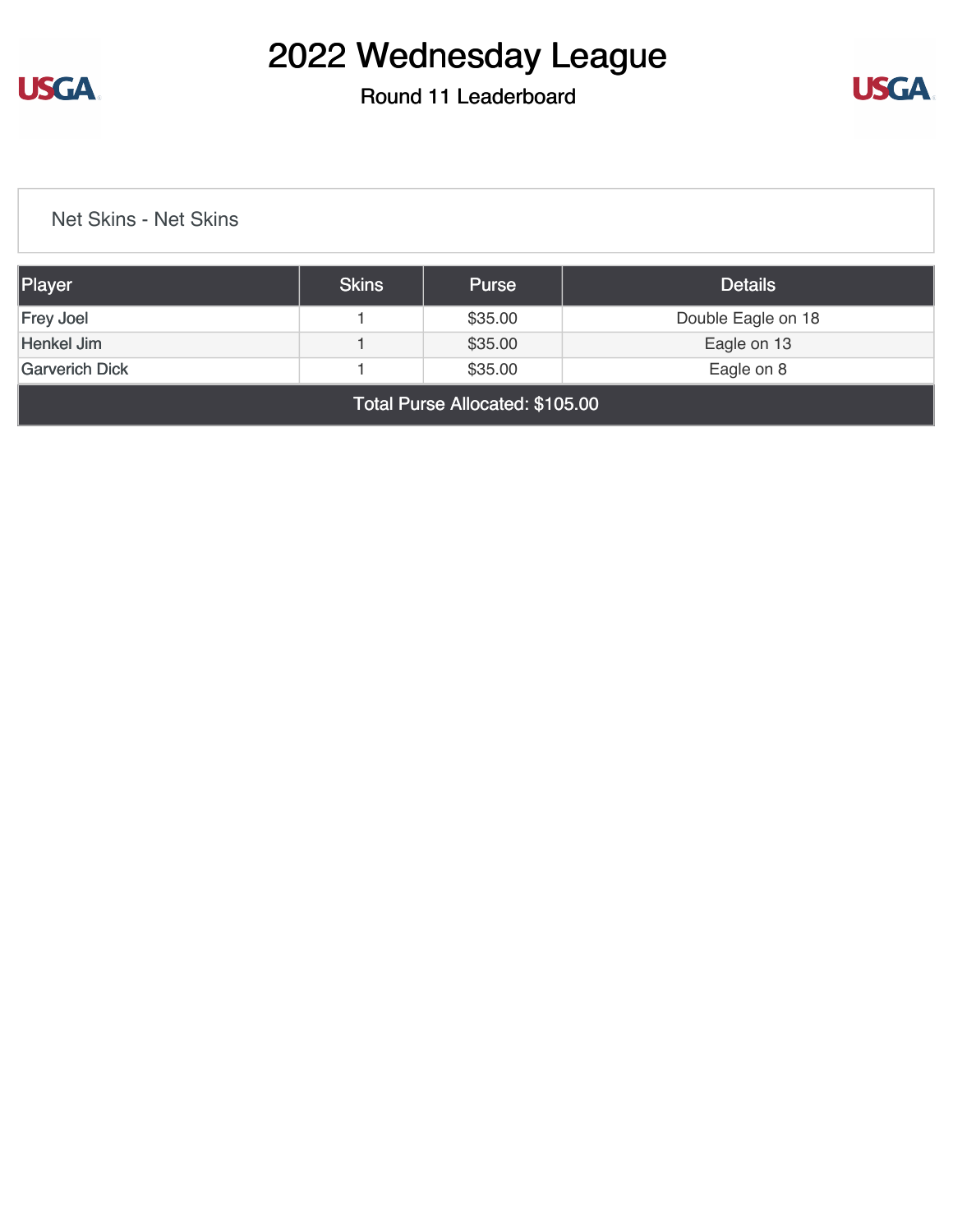**USGA** 

# 2022 Wednesday League

#### Round 11 Leaderboard



#### [Closest to the Pin](https://static.golfgenius.com/v2tournaments/8569033468929923623?called_from=&round_index=11)

| Pos.                                       | Player               | <b>Purse</b> | <b>Details</b> |  |  |
|--------------------------------------------|----------------------|--------------|----------------|--|--|
| None                                       | <b>Stewart Steve</b> | \$7.50       | CTP #12 2'10"  |  |  |
| None                                       | Henkel Jim           | \$7.50       | CTP #17 12'7"  |  |  |
| None                                       | Economos Pete        | \$7.50       | CTP $#46'$     |  |  |
| None<br>\$7.50<br>CTP #8 5'5"<br>Engle Bob |                      |              |                |  |  |
| Total Purse Allocated: \$30.00             |                      |              |                |  |  |

#### [White Tees US Open Partner](https://static.golfgenius.com/v2tournaments/8572277156476901992?called_from=&round_index=11)

| Pos.                                  | Player              | <b>Purse</b> | <b>Points</b> | <b>Details</b>                          |
|---------------------------------------|---------------------|--------------|---------------|-----------------------------------------|
| None                                  | <b>Beiler Chris</b> | \$20.00      | 50.00         | 1st Place Gross (Justin Thomas 69) 148  |
| <b>None</b>                           | <b>Miller Troy</b>  | \$20.00      | 50.00         | 1st Place Net (Dustin Johnson 68) 135   |
| <b>None</b>                           | Simansky John       | \$15.00      | 35.00         | 2nd Place Gross (Justin Thomas 69) 151  |
| <b>None</b>                           | Frey Joel           | \$15.00      | 35.00         | 2nd Place Net (Cam Smith 71) 137        |
| <b>None</b>                           | Mckee Rich          | \$10.00      | 25.00         | 3rd Place Gross (Danny McCarthy 73) 152 |
| <b>None</b>                           | Hogue Jerry         | \$10.00      | 25.00         | 3rd Place Net (Scott Schueffler 70) 141 |
| Total Purse Allocated: \$90.00        |                     |              |               |                                         |
| <b>Total Points Allocated: 220.00</b> |                     |              |               |                                         |

#### [Golf Tees US Open Partner](https://static.golfgenius.com/v2tournaments/8572277839745800809?called_from=&round_index=11)

| Pos. | Player                | Purse   | <b>Points</b> | <b>Details</b>                         |
|------|-----------------------|---------|---------------|----------------------------------------|
| None | Peterson Ray          | \$20.00 | 50.00         | 1st Place Gross (Cam Smith 71) 147     |
| None | <b>Bishop Ned</b>     | \$20.00 | 50.00         | 1st Place Net (Collin Morikowa 69) 137 |
| None | <b>Garverich Dick</b> | \$15.00 | 35.00         | 2nd Place Net (Rory McIlroy 67) 140    |
| None | Stenclik Jerry        | \$15.00 | 35.00         | 2nd Place Gross (Justin Thomas 69) 150 |
| None | Economos Pete         | \$7.50  | 25.00         | 3rd Place Gross (Justin Thomas 69) 154 |
| None | <b>Buehler Paul</b>   | \$7.50  | 25.00         | 3rd Place Gross (Rory McIlroy 67) 154  |
| None | Kimble Bill           | \$7.50  | 25.00         | 3rd Place Net (Justin Thomas 69) 141   |
| None | Waltman Bill          | \$7.50  | 25.00         | 3rd Place Net (Justin Thomas 69) 141   |
| None | Beiler Rob            | \$0.00  | 5.00          |                                        |